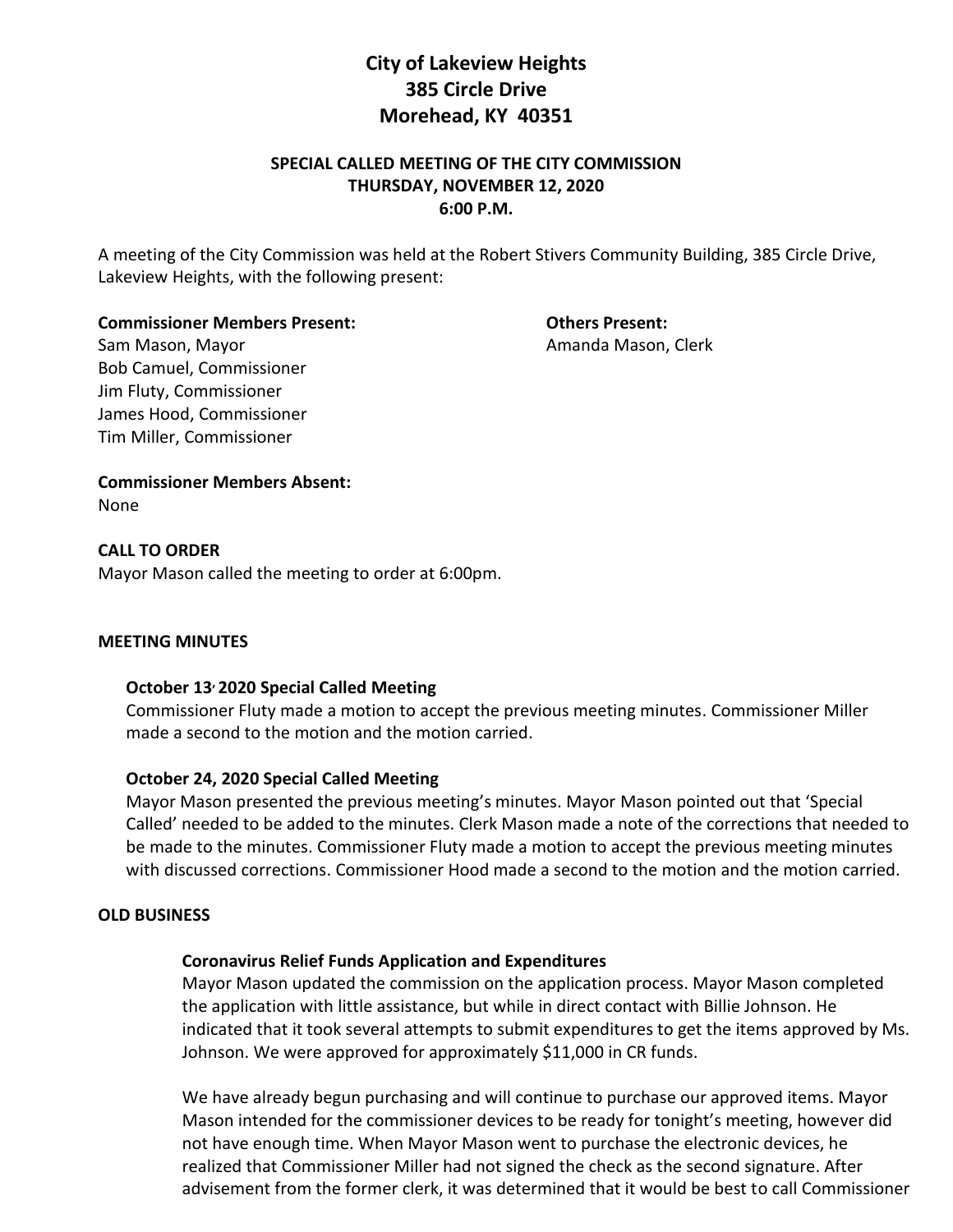Miller and seek approval for the purchase over the phone. Therefore, he has created a ramification statement to ensure that it is documented that Commissioner Miller provided verbal permission for a purchase of over \$1000. Commissioner Fluty asked if the commission could simply vote to accept the ramification rather than have a signed document. Commissioner Miller said it was fine with either route of approval.

Motion made by Commissioner Fluty to ratify Mayor Mason's action of purchasing over \$1000 without a second signature on the check. Commissioner Hood made a second to the motion and the motion carried with the following roll call vote.

| <b>Commissioner Fluty</b>  | aye |
|----------------------------|-----|
| <b>Commissioner Miller</b> | aye |
| <b>Commissioner Hood</b>   | aye |
| <b>Commissioner Camuel</b> | ave |
| Mayor Mason                | aye |

Mayor Mason will send the commissioners the spreadsheet that outlines all remaining purchases.

## **Dumpster**

The dumpster was well utilized. Clerk Mason indicated that the invoice that right now the city shows as having a -\$318 balance. She will determine if that is an error or if Advanced owes the city any money back.

# **Trick or Treat report**

Commissioner Hood reported that Trick or Treat went well in the City of Lakeview Heights. Many residents and trick-or-treaters followed COVID safety guidelines. Clerk Mason reported that over 25 houses offered early trick or treating to Lakeview residents/children, and it was a huge success. Most Lakeview kids who participated in the early trick-or-treating were able to visit all participating houses before the streets got exceptionally crowded with non-residents. Commissioner Hood will announce the winners of the Halloween Decorating 'contest' soon.

#### **NEW BUSINESS**

#### **Treasurers Report**

The monthly Financial Report for October was presented by the Amanda Mason, Clerk/Treasurer. Commissioner Miller made a motion to accept the report as presented. Commissioner Fluty made a second to the motion and the motion carried.

Mayor Mason indicated that we would make a spread sheet of Covid Relief Funds.

#### **COVID Numbers and Results**

Mayor Mason presented Rowan County Covid data obtained from Harry Clark's office for the commissioners to review. He also presented the commission with the Governor's guidelines for Red Zone counties. Mayor Mason asked commissioners to share the information with residents who ask about what is recommended. The commissioner devices will be ready to be used for the December meeting should the county still be in red.